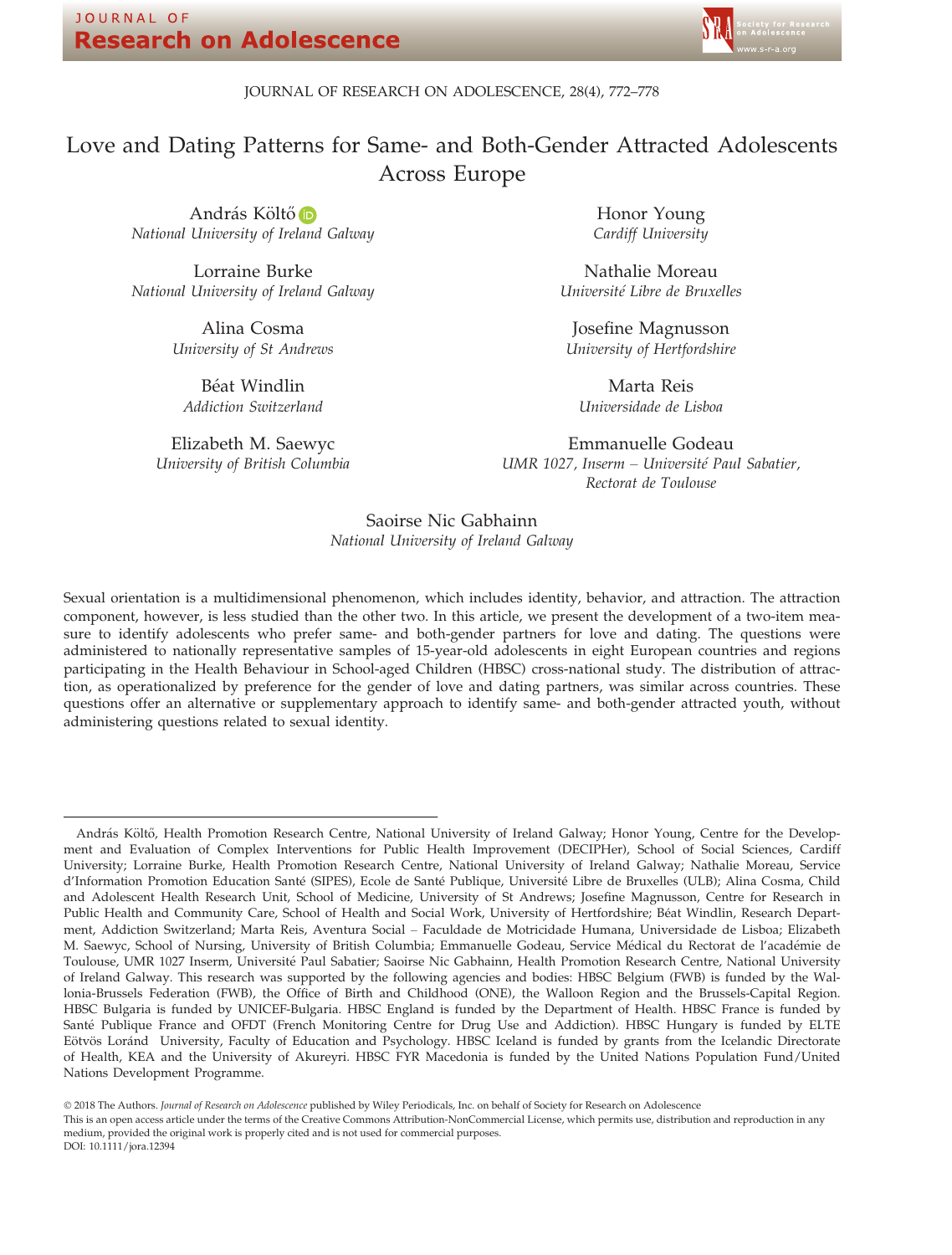Sexual orientation is comprised of attraction, behavior, and identity. These dimensions show divergence (Diamond, 2003; Geary et al., 2018; Kann et al., 2016). Therefore, assessing sexual orientation along only one dimension may not identify sexual minority youth in an inclusive and comprehensive manner. The attraction component is less researched than the other two dimensions (Saewyc, 2011; Savin-Williams, 2006).

Assessing adolescent sexual orientation by identity or sexual behavior poses challenges. There are various trajectories of coming out as lesbian, gay, or bisexual (Floyd & Stein, 2002), and throughout adolescence mobility has been observed in sexual orientation (Ott, Corliss, Wypij, Rosario, & Austin, 2011). On average, just 17% of boys and 24% of girls aged 15 reported having ever had sexual intercourse across Europe and Canada (Költő & Magnusson, 2016). Asking young people about the gender(s) they are attracted to may be an alternative or supplement to the sexual orientation term they identify with, or to the gender of their sexual partner(s). Categorizing adolescents based on attraction may contribute to a better understanding of how sexual orientation is developed and formed throughout adolescence.

Previous measures of attraction, for example in the U.S.-based National Longitudinal Study of Adolescent Health, have asked about romantic attraction to a female or male (Russell, Franz, & Driscoll, 2001). Others have enquired about current and future dating preferences (Ioerger, Henry, Chen, Cigularov, & Tomazic, 2015).

The Health Behaviour in School-aged Children (HBSC) study, a World Health Organization collaborative cross-national survey, is a valuable and appropriate platform for investigating patterns in adolescents' attraction based on love and dating preferences. The 2009/10 HBSC questionnaires in Finland, France, Iceland, the Netherlands, and Switzerland included questions on gender of love partners, and findings on Dutch and Icelandic adolescents have been reported (Kuyper, de Roos,

Iedema, & Stevens, 2016; Thorsteinsson, Loi, Sveinbjornsdottir, & Arnarsson, 2017). However, differences in question wording did not make crossnational analyses possible.

To study experiences of love and dating as components of attraction in an internationally comparable fashion, two questions were proposed for the 2013/14 HBSC survey. Administered only to the 15-year-olds, the questions asked if the respondents had ever been in love with someone, and if they had ever been going out with someone (dated). Response options were Yes, with a girl or girls; Yes, with a boy or boys; Yes, with girls and boys; No, never.

This article presents the prevalence for different attraction patterns in nationally representative samples of 15-year-old boys and girls in participating countries, as assessed by preferences for the gender of love and dating partners. A second aim is to explore country variations in the investigated attraction patterns.

#### METHOD

# Procedure

The HBSC is a cross-sectional survey conducted in 4-year cycles. Within each country, nationally representative samples of 11-, 13-, and 15-year-old students were recruited, although in some countries younger or older age groups were also investigated. The 2013/14 HBSC study followed a standardized research protocol (Currie et al., 2014). Ethical approval was sought from national authorities. The students were instructed that they were free to skip questions or withdraw at any time.

#### Participants

The 2013/14 international HBSC study contained responses from 15,015 young people from the following eight countries or regions<sup>1</sup> that administered the attraction questions: Belgium (Frenchspeaking)  $(n = 1,932)$ , Bulgaria  $(n = 1,650)$ ,

HBSC Switzerland is funded by the Swiss Federal Office of Public Health. The study was funded in part by grant #FDN 154335 from the Canadian Institutes of Health Research (Saewyc, PI). HBSC is an international study carried out in collaboration with WHO/ EURO. The International Coordinator of the 2013/14 survey was Joanna Inchley (University of St Andrews, Scotland) and the Data Bank Manager was Oddrun Samdal (University of Bergen, Norway). The following Principal Investigators of national HBSC Teams gave us permission to use national data from the given country: Isabelle Godin (Belgium FWB), Lidiya Vasileva (Bulgaria), Fiona Brooks and Ellen Klemera (England), Emmanuelle Godeau (France), Lina Kostarova-Unkovska (Former Yugoslavian Republic of Macedonia), Ágnes Németh (Hungary), Arsaell Arnarsson (Iceland), and Marina Delgrande Jordan and Hervé Kuendig (Switzerland). For details on HBSC, see<http://www.hbsc.org>.

<sup>\*</sup>Requests for reprints should be sent to András Költő, Health Promotion Research Centre, National University of Ireland Galway, University Road, Galway H91 TK33, Ireland. E-mail: andras.kolto@nuigalway.ie <sup>1</sup>

<sup>&</sup>lt;sup>1</sup>For reasons of space, in FYR Macedonia and Iceland the item on dating was not administered.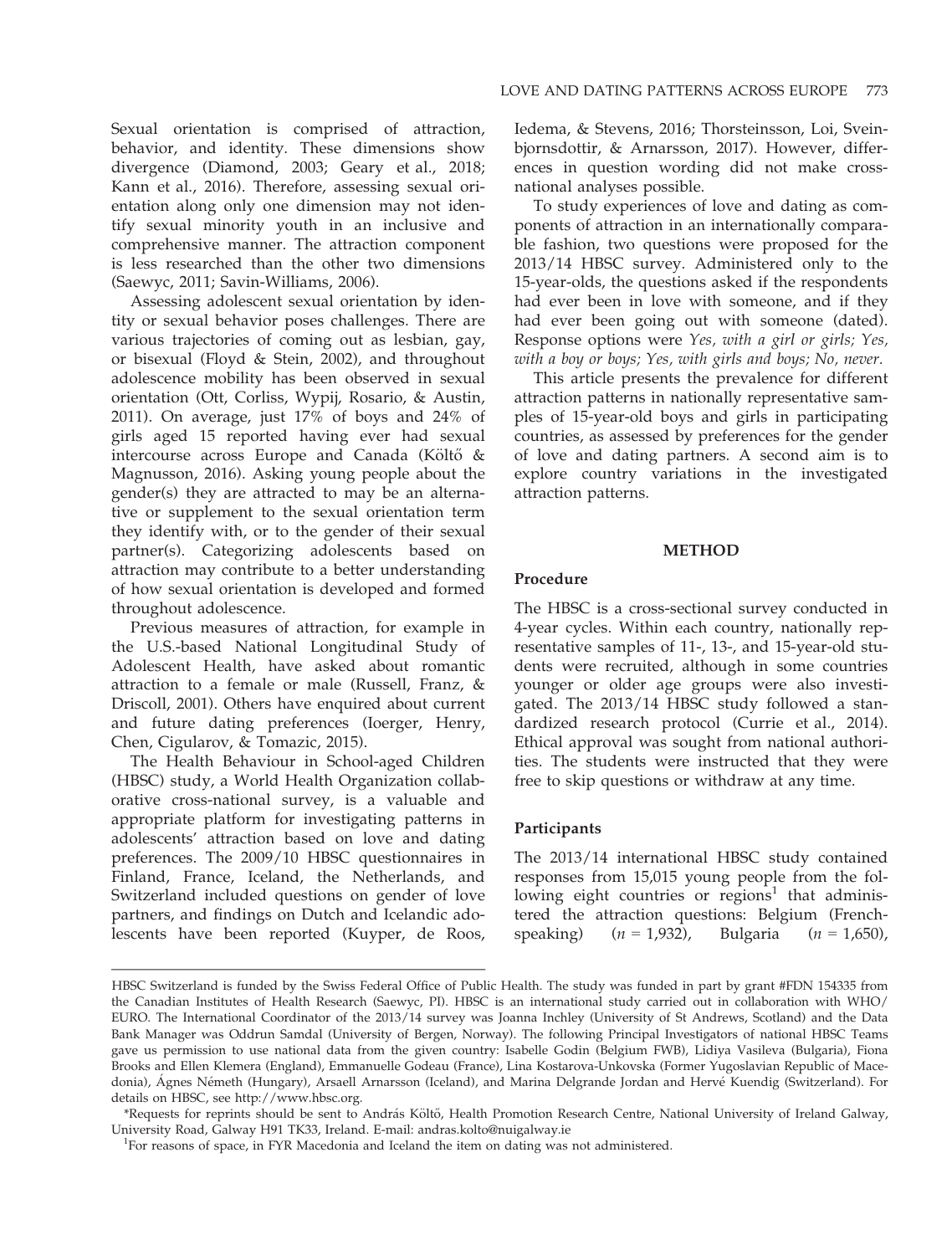England ( $n = 1,608$ ), France ( $n = 1,740$ ), Hungary  $(n = 1,100)$ , Iceland  $(n = 3,316)$ , the Former Yugoslavian Republic of Macedonia ( $n = 1,457$ ), and Switzerland ( $n = 2,212$ ). The mean age of participants was 15.5 years  $(SD = 0.34$ , range: 14–16). The proportion of girls ranged from 44.8% (Bulgaria) to 53.3% (Belgium, French-speaking). Missing data varied across countries. For the question relating to love, missing data ranged from 0.5% (girls from Switzerland) to 9.1% (boys from Belgium, French-speaking); for dating, from 1.5% (girls from Switzerland) to 10.8% (boys from Hungary).

## Measures

We used two standardized questions to measure attraction: "Have you ever been in love with someone?" and "Have you ever been going out with someone?" Participants could mark one response option for each question: Yes, with a girl or girls; Yes, with a boy or boys; Yes, with girls and boys; No, never. This provided two nominal variables reflecting the gender patterns in attraction. The Love variable produced four categories: boys exclusively in love with girls and girls exclusively in love with boys (opposite-gender love, OGL); boys exclusively in love with boys and girls exclusively in love with girls (same-gender love, SGL); boys and girls in love with both boys and girls (bothgender love, BGL); and those who have never felt love (never in love, NL). Using the same categorization, the Dating variable differentiated between respondents exclusively dating oppositegender partners (opposite-gender dating, OGD); same-gender partners (same-gender dating, SGD); both opposite- and same-gender partners (bothgender dating, BGD); or those never having dated (ND).

A pilot study was conducted in 2012/13, to test the understandability, answerability, and acceptability of these questions. The method, sample, and findings of the pilot study are described elsewhere (Young et al., 2016).

## Statistical Analysis

Contingency tables were constructed for both love and dating to explore patterns of prevalence across countries. Chi-squared tests were calculated for gender-aggregated data and then separately for boys and girls.

Data from research on gender-related behaviors often fail to meet criteria for parametric statistical testing (Weinhardt, Forsyth, Carey, Jaworski, &

Durant, 1998). To overcome small prevalence rates within subgroups, bootstrapping was applied. Resamples were set at 1,000 for each test and 95% bias-corrected and accelerated (BCa) confidence intervals (Efron, 1987) were calculated for effect sizes. Some cells had a zero or very low value. In those cases, bootstrapped percentile ("simple") 95% confidence interval (CI) values are reported.

Using the same approach, the correspondence between Love and Dating was calculated. Bootstrapped chi-squared tests were employed for the full sample and by gender. All analyses were carried out with SPSS 22.0 for Windows. Significance was set to .05, two-tailed.

#### RESULTS

#### Love

The difference in patterns of self-reported experience of love across countries was statistically significant ( $\chi^2(21) = 1,489.60, p < .001$ ) with a medium effect size ( $V = .185$ , 95% BCa CI [.171, .202]). The proportions of OGL, SGL, BGL, and NL respondents are presented separately by country and gender in Table 1.

Patterns of love among boys were similar across countries. There was a variation in the number of SGL boys (from 0.4% in Hungary to 3.9% in Bulgaria) and in BGL boys (from 0.7% in Switzerland and Hungary to 2.5% in England). These still remained within the same magnitude because pairwise comparisons showed that their proportions did not differ significantly. However, in England there were significantly fewer OGL boys (57.5%), and significantly more NL boys (38.6%) than in the other countries. A significant difference was found across countries  $(\chi^2(21) = 701.00, p < .001)$  with a medium effect size  $(V = .180, 95\%$  BCa CI [.159, .205]).

Among girls, a similar pattern was observed. The number of SGL girls varied between 0.4% in Hungary and 4.3% in Bulgaria, while the proportion of BGL girls ranged from 1.7% in Switzerland to 3.8% in England. Similar to the pattern observed in boys, significantly fewer girls from England reported being OGL (48.9%), and significantly more belonged to NL (45.3%). Girls from Iceland were the least likely to report being NL (4.0%) and were the most likely to be OGL (91.1%). There was a significant difference  $(\chi^2(21) = 860.26, p < .001)$  with a medium effect size  $(V = .199, 95\%$  BCa CI [.182, .222]). The patterns in attraction were similar across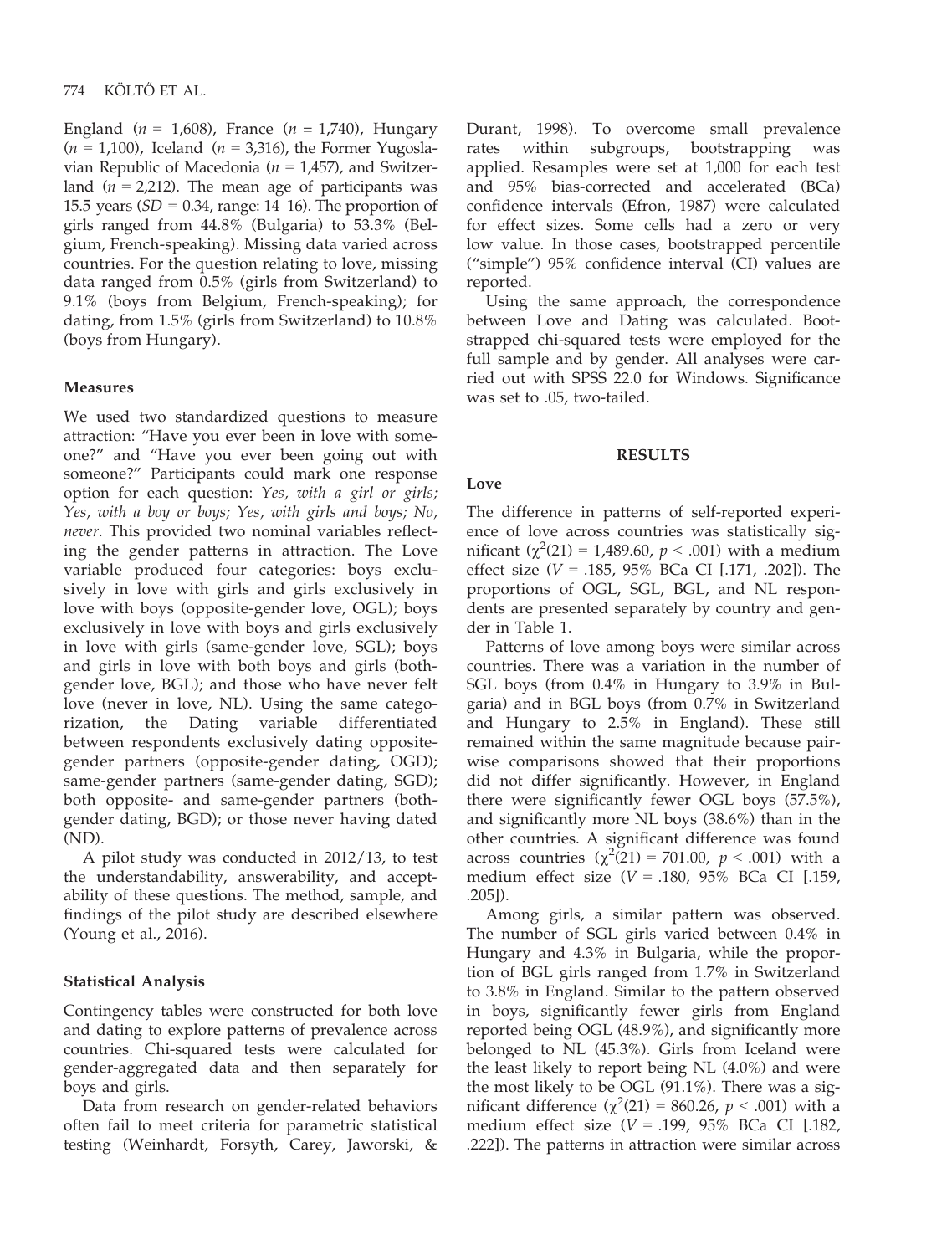|                                                      |                      |                        | TABLE 1                                               |                                                    | Patterns of Love Across Countries in 15-Year-Old Adolescents, %                                                             |                                             |                                                       |                            |               |
|------------------------------------------------------|----------------------|------------------------|-------------------------------------------------------|----------------------------------------------------|-----------------------------------------------------------------------------------------------------------------------------|---------------------------------------------|-------------------------------------------------------|----------------------------|---------------|
|                                                      | Belgium (French)     | Bulgaria               | England                                               | France                                             | FYR Macedonia                                                                                                               | Hungary                                     | <b>Iceland</b>                                        | Switzerland                | Total         |
| <b>Boys</b>                                          | 840)<br>$=$ $u$      | $(n = 893)$            | $(n = 760)$                                           | $(n = 855)$                                        | $(n = 685)$                                                                                                                 | $(n = 478)$                                 | $(n = 1,642)$                                         | $(n = 1,088)$              | $(N = 7,241)$ |
| In love with opposite-gender partners<br>(0GL)       | $88.6_{\rm a,b}$     | 85.9 <sub>b</sub>      | $57.5_c$                                              | $87.8_{a,b}$                                       | 87.9 <sub>a,b</sub>                                                                                                         | 88.3 <sub>a,b</sub>                         | 90.6 <sub>a</sub>                                     | 90.9 <sub>a</sub>          | 85.6          |
| In love with same-gender partners (SGL)              | 1.5 <sub>a,b,c</sub> | 3.9 <sub>c</sub>       | $1.4_{\rm a,b,c}$                                     |                                                    | 0.6 <sub>a,b</sub>                                                                                                          | $0.4_{\rm a,b}$                             |                                                       | 0.5 <sub>b</sub>           | 0.6           |
| In love with both-gender partners (BGL)              | 0.8 <sub>a,b</sub>   | 2.0 <sub>a,b</sub>     | 2.5 <sub>b</sub>                                      | $1.1a,b$<br>$1.4a,b$                               | 0.9 <sub>a,b</sub>                                                                                                          | $1.3_{\rm ab}$                              | $\begin{array}{c} 2.2_{a,c} \\ 0.7_{a} \end{array}$   | 0.7 <sub>a,b</sub>         | 1.2           |
| Never been in love (NL)                              | 9.0 <sub>a,b</sub>   | 8.2 <sub>a,b</sub>     | 38.6 <sub>c</sub>                                     | 9.7 <sub>a,b</sub>                                 | $10.7_a$                                                                                                                    | $10.0_{\rm a,b}$                            | 6.5 <sub>b</sub>                                      | 7.9 <sub>a,b</sub>         | 11.6          |
| Girls                                                | 962)<br>$(n =$       | $(n = 724)$            | $(n = 746)$                                           | $(n = 861)$                                        | $(n = 672)$                                                                                                                 | $(n = 532)$                                 | $(n = 1,643)$                                         | $(n = 1,106)$              | $(N = 7,246)$ |
| In love with opposite-gender partners<br>(OGL)       | $80.4_{\rm a,b}$     | 84.9 <sub>b,c</sub>    | 48.9 <sub>e</sub>                                     | 78.2 <sub>a</sub>                                  | 75.6 <sub>a</sub>                                                                                                           | $82.1_{\rm a,b}$                            | $91.1_d$                                              | $88.6_{c,d}$               | 80.7          |
| In love with same-gender partners (SGL)              | $1.9_{\rm a,b,c,d}$  |                        |                                                       |                                                    |                                                                                                                             |                                             |                                                       |                            | 1.8           |
| In love with both-gender partners (BGL)              | $2.2_a$              | 4.3<br>4.5<br>4.5, 5.5 | $2.0a,b,c,d$<br>3.8 <sub>a</sub><br>45.3 <sub>c</sub> | $3.0_{\rm b,d}$<br>$2.8_{\rm a}$<br>$16.0_{\rm a}$ | $\frac{1.2_{a,b,c}}{2.4_a}$                                                                                                 | $0.4_{a,c}$<br>1.9 $a$<br>15.6 <sub>a</sub> | $1.6_{a,b,c}$<br>3.3 <sub>a</sub><br>4.0 <sub>d</sub> | $0.56$<br>$1.76$<br>$9.06$ | 2.7           |
| Never been in love (NL)                              | 5.6 <sub>a</sub>     |                        |                                                       |                                                    | $20.8_a$                                                                                                                    |                                             |                                                       |                            | 14.7          |
| Note. Subscript letters denote that the given column |                      |                        |                                                       |                                                    | proportion does not differ significantly from other proportions within the given row marked with the same letter at the .05 |                                             |                                                       |                            |               |

| as<br>As                                                                                         |                    |
|--------------------------------------------------------------------------------------------------|--------------------|
|                                                                                                  |                    |
| j                                                                                                |                    |
| ;                                                                                                |                    |
| J                                                                                                |                    |
|                                                                                                  |                    |
| HHSC -                                                                                           |                    |
|                                                                                                  |                    |
|                                                                                                  |                    |
|                                                                                                  |                    |
|                                                                                                  |                    |
|                                                                                                  |                    |
|                                                                                                  |                    |
|                                                                                                  |                    |
|                                                                                                  |                    |
|                                                                                                  |                    |
|                                                                                                  |                    |
|                                                                                                  |                    |
|                                                                                                  |                    |
|                                                                                                  |                    |
| t differ gamificantly trop other proportions within the given row marked with the same letter at |                    |
|                                                                                                  |                    |
|                                                                                                  |                    |
| $\frac{1}{2}$                                                                                    |                    |
|                                                                                                  |                    |
|                                                                                                  |                    |
|                                                                                                  |                    |
|                                                                                                  |                    |
|                                                                                                  |                    |
|                                                                                                  |                    |
|                                                                                                  |                    |
| j                                                                                                |                    |
|                                                                                                  |                    |
|                                                                                                  |                    |
| rion door not                                                                                    |                    |
|                                                                                                  |                    |
|                                                                                                  |                    |
|                                                                                                  |                    |
| Ĭ                                                                                                |                    |
| $\frac{1}{2}$                                                                                    |                    |
| í                                                                                                |                    |
|                                                                                                  |                    |
|                                                                                                  |                    |
|                                                                                                  |                    |
|                                                                                                  |                    |
|                                                                                                  |                    |
|                                                                                                  |                    |
|                                                                                                  |                    |
|                                                                                                  |                    |
|                                                                                                  |                    |
|                                                                                                  |                    |
|                                                                                                  |                    |
|                                                                                                  |                    |
|                                                                                                  |                    |
|                                                                                                  |                    |
|                                                                                                  |                    |
|                                                                                                  |                    |
|                                                                                                  | ₫<br>$\frac{1}{2}$ |
|                                                                                                  |                    |

|                                       |                                  | Patterns of Dating Across Countries in 15-Year-Old Adolescents, % | TABLE <sub>2</sub>                                               |                                                                                                                                |                                |                                                                               |               |
|---------------------------------------|----------------------------------|-------------------------------------------------------------------|------------------------------------------------------------------|--------------------------------------------------------------------------------------------------------------------------------|--------------------------------|-------------------------------------------------------------------------------|---------------|
|                                       |                                  |                                                                   |                                                                  |                                                                                                                                |                                |                                                                               |               |
|                                       | (French)<br>Belgium              | Bulgaria                                                          | England                                                          | France                                                                                                                         | Hungary                        | Switzerland                                                                   | Total         |
| <b>BOVS</b>                           | $(n = 839)$                      | $(n = 886)$                                                       | $(n = 764)$                                                      | $(n = 854)$                                                                                                                    | $(n = 477)$                    | $(n = 1,084)$                                                                 | $(N = 4,904)$ |
| Dating opposite-gender partners (OGD) | $79.3_{\scriptstyle \rm a, \ b}$ | $66.5_{c,d,e}$                                                    |                                                                  |                                                                                                                                |                                |                                                                               | 71.1          |
| Dating same-gender partners (SGD)     | $1.2_a$                          |                                                                   |                                                                  |                                                                                                                                |                                |                                                                               |               |
| Dating both-gender partners (BGD)     | $0.6_{\rm a,b,c,d}$              | $\frac{5.26}{2.5.7_b}$                                            | $\begin{array}{c} 61.5_d\\ 0.9_a\\ 2.0\,c_e\\ 35.6c \end{array}$ | 79.6 <sub>b</sub><br>0.4 <sub>a</sub><br>0.4 <sub>b,d</sub><br>19.7 <sub>a</sub>                                               | $72.5a,c,e0.4a2.3a,c,e24.7a,b$ | $68.2e$<br>0.2 $a$<br>31.5 <sub>p.c</sub>                                     |               |
| Never dated (ND)                      | $19.0_{\rm a}$                   |                                                                   |                                                                  |                                                                                                                                |                                |                                                                               | 26.2          |
| slure                                 | $(n = 962)$                      | 721)<br>$n =$                                                     | 757)                                                             |                                                                                                                                | 532)                           |                                                                               | 4,938)        |
| Dating opposite-gender partners (OGD) | $70.8_{\rm a}$                   | $66.7_{a,b,c,d}$<br>3.9 <sub>c</sub><br>1.4 <sub>c,d</sub>        | $62.4b,d1.3a,b4.2b$                                              |                                                                                                                                | $69.4_{\rm a,b,c,d}$           |                                                                               | $67.8$ 1.7    |
| Dating same-gender partners (SGD)     | $1.8_{\rm a,b,c}$                |                                                                   |                                                                  |                                                                                                                                | $0.6_{\rm a,b}$                |                                                                               |               |
| Dating both-gender partners (BGD)     | $2.3_{\rm a,b,c}$                |                                                                   |                                                                  |                                                                                                                                | $1.1_{\rm a, c, d}$            |                                                                               | 1.8           |
| Never dated (ND)                      | 25.2 <sub>a</sub>                | $28.0_{a,b,c,d}$                                                  | 32.1 <sub>b,d</sub>                                              | ( <i>n</i> = 866)<br>73.3 <sub>a</sub><br>73.3 <sub>a</sub><br>2.1 <sub>a,c</sub><br>1.7 <sub>a,c,d</sub><br>22.9 <sub>a</sub> | 28.9 <sub>a,b,c,d</sub>        | $(n = 1,100)$<br>$64.5cd$<br>$0.5b$<br>$0.5d$<br>$0.5d$<br>34.5 <sub>cd</sub> | 28.7          |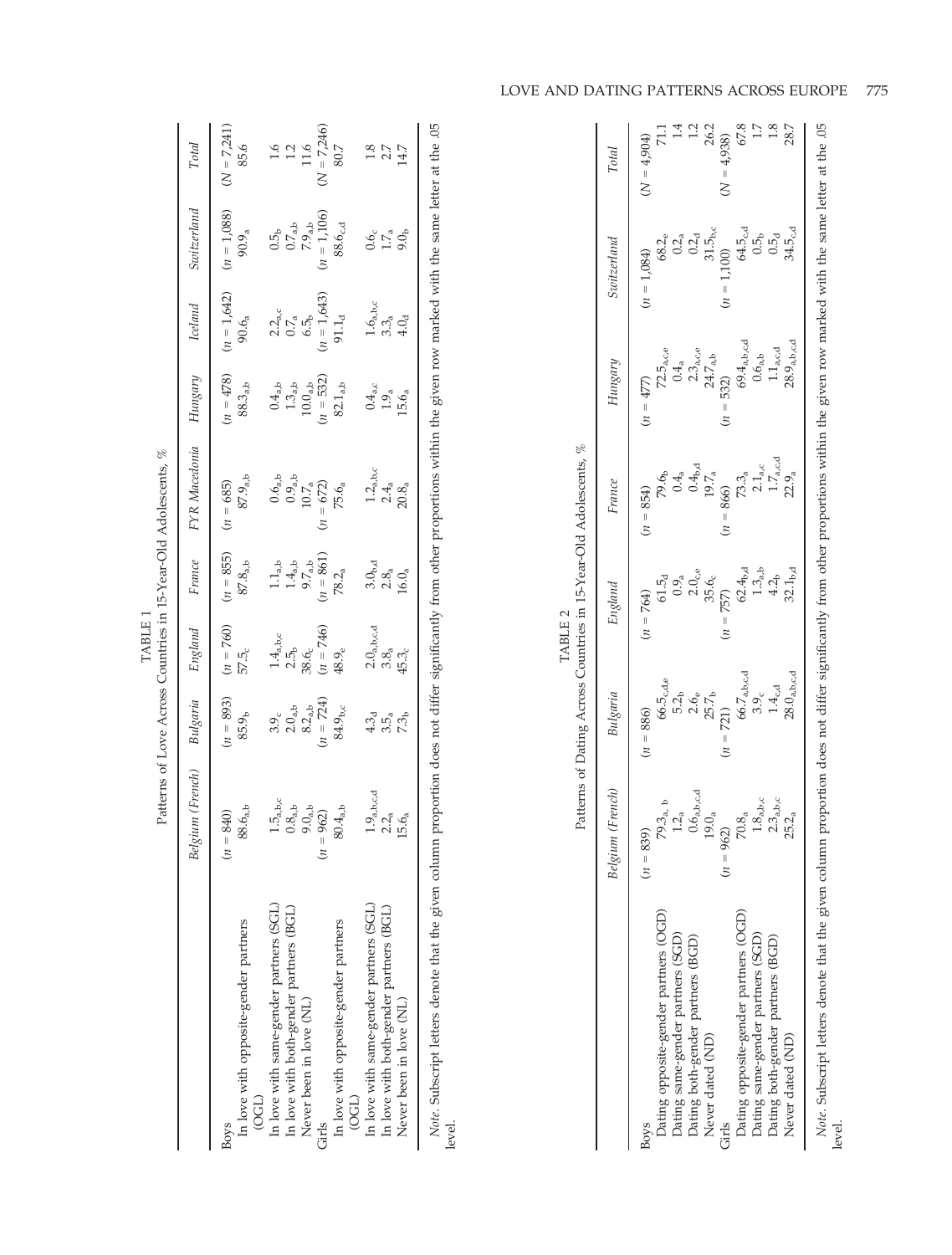genders, although in some countries more girls reported never being in love.

## Dating

The prevalence of OGD, SGD, BGD, and ND adolescents across countries and genders are presented in Table 2. In the gender-aggregated sample, differences in dating patterns across countries were significant  $(\chi^2(15) = 302.49, p < .001)$ , but the effect size was small  $(V = .101, 95\%$  BCa CI [.087, .123]).

The number of SGD boys showed similar prevalence across countries from 0.2% in Switzerland to 1.2% in Belgium (French-speaking); the only percentage significantly higher than in any other countries was observed in Bulgaria (5.2%). Comparing the countries pairwise, there were similar proportions of BGD boys ranging from 0.2% in Switzerland to 2.6% in Bulgaria. Dating patterns across countries were significantly different  $(\chi^2(15) =$ 250.46,  $p < .001$ ), although the effect size was small  $(V = .130, 95\%$  BCa CI [.111, .157]).

For girls, a similar pattern was observed across countries. The number of SGD girls ranged from 0.5% in Switzerland to 3.9% in Bulgaria; the prevalence of BGD girls varied between 0.5% in Switzerland and 4.2% in England. The difference in dating preferences across the countries was significant  $\tilde{y}$ ( $\chi^2$ (15) = 112.78,  $p < .001$ ) but the effect was small  $(V = .087, 95\%$  BCa CI [.067, .121]). Similar patterns were identified for Dating as for Love. Patterns in dating preferences were parallel across boys and girls.

## Love and Dating

We examined the correspondence between the gender of the participants and the gender of the individuals that participants reported loving and dating. These results are displayed in Table 3.

Within OGL students, the large majority (78.4%) reported dating experience exclusively with opposite-gender partners, while 20.7% had never dated. Less than 1% reported dating exclusively or partially same-gender partners. Half of SGL adolescents reported dating same-gender partners, 17.8% opposite-gender partners, 10.7% both boys and girls, and 19.5% had never dated. Of BGL adolescents, 39.7% had already dated boys and girls, 5.7% reported dating same-gender and 37.1% dating opposite-gender partners. Most NL adolescents reported they had never dated (64.9%). Very few reported dating either same- (0.7%) or both-gender partners (1.7%), while one-third reported dating opposite-gender partners (32.8). Correspondence between Love and Dating was significant  $(\chi^2(9) = 6,289.55, p < .001)$  with a large effect size  $(V = .463, 95\%$  BCa CI [.429, .499]). In boys, there was a significant association between love and dating patterns  $(\chi^2(9) = 2,467.48, p < .001)$ . The magnitude of the effect was large ( $V = .410$ , 95% BCa CI [.357, .470]). In girls, a similar association was observed  $(\chi^2(9) = 3,763.64, p < .001)$ , with a large effect size ( $V = .506$ , simple 95% CI [.460, .547]).

#### DISCUSSION

The prevalence of 15-year-old students who reported being in love with same- or both-gender partners were similar across countries. Proportion of youths in love with same-gender partners ranged from 1.4% to 1.8%, and that of young people reporting love for both-gender partners from 1.2% to 2.7%. While same-gender love had a similar prevalence across genders, more than twice as many girls reported love for both-gender partners than boys. This is comparable with observations from other population-based studies of adolescents (e.g., Goodenow, Watson, Adjei, Homma, & Saewyc, 2016; Peter et al., 2017) and longitudinal studies which suggest that women's attraction is more "fluid" and maybe more determined by situational factors than that of men (Umberson, Thomeer, Kroeger, Lodge, & Xu, 2015).

|                                                                             | TABLE 3 |  |  |
|-----------------------------------------------------------------------------|---------|--|--|
| Correspondence in Patterns of Love and Dating in 15-Year-Old Adolescents, % |         |  |  |

|                                       | In love with<br>opposite-gender<br><i>partners</i> (OGL)<br>$(n = 7.911)$ | In love with<br>same-gender<br><i>partners</i> (SGL)<br>$(n = 169)$ | In love with<br>both-gender<br><i>partners</i> ( <i>BGL</i> )<br>$(n = 194)$ | Never been in love (NL)<br>$(n = 1.514)$ | Total<br>$(N = 9.788)$ |
|---------------------------------------|---------------------------------------------------------------------------|---------------------------------------------------------------------|------------------------------------------------------------------------------|------------------------------------------|------------------------|
| Dating opposite-gender partners (OGD) | 78.4                                                                      | 17.8                                                                | 37.1                                                                         | 32.8                                     | 69.5                   |
| Dating same-gender partners (SGD)     | 0.5                                                                       | 52.1                                                                | 5.7                                                                          | 0.7                                      | 1.5                    |
| Dating both-gender partners (BGD)     | 0.4                                                                       | 10.7                                                                | 39.7                                                                         | 1.7                                      | 1.5                    |
| Never dated (ND)                      | 20.7                                                                      | 19.5                                                                | 17.5                                                                         | 64.9                                     | 27.4                   |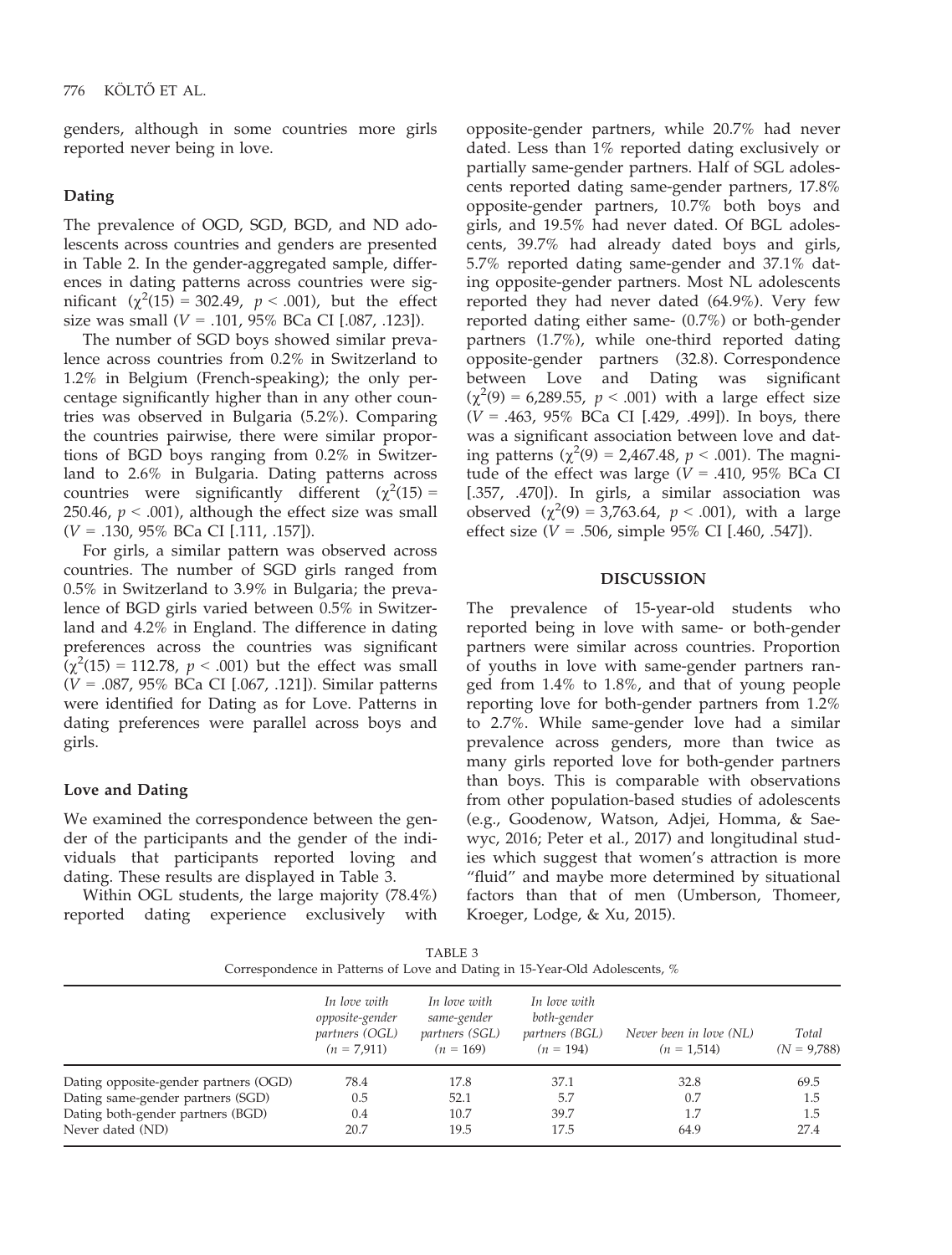small in magnitude and may be attributable to the distribution of students loving opposite-gender partners or not being in love. Fewer participants from England reported opposite-gender love, and more reported not being in love than in other countries. This apparent cultural difference warrants further investigation.

The prevalence of same- and both-gender love (1–3%) corresponded with existing research exploring other dimensions of sexual orientation (identity or behavior). For example, in a Canadian study of 12- to 18-year-olds, around 1% of the boys and 3% of the girls identified themselves as bisexual, and less than 1% of them as lesbian or gay (Saewyc, Poon, Wang, Homma, & Smith, 2007). In a U.S. study (Kann et al., 2016), lesbian and gay young people represented 2% and bisexuals 6% within 14 to 18-year-olds. However, a discrepancy was observed between sexual identity and the gender of sexual partners. This highlights the importance of assessing different dimensions of sexual orientation and their overlap.

Although dating preferences differed significantly across countries, the effect size was small. More boys from Bulgaria (5.2%) reported dating same-gender partners than in any other country (ranging from 0.2% in Switzerland to 1.2% in Belgium, French-speaking). In a large-sample U.S. study, 0.83% of youths reported being exclusively in same-gender relationships in the past 18 months (Halpern, Young, Waller, Martin, & Kupper, 2004), which is similar to our findings.

Love and dating preferences were closely associated (with large effect sizes). In other words, adolescents reporting opposite-gender love were more likely to date opposite-gender partners, while youths reporting same-gender love dated same-gender partners. Students in love with both-gender partners reported various dating preferences: around 40% had dated either opposite- or both-gender partners, while just 5% had only dated samegender partners. Most youths not being in love had not dated anyone, although around 40% had opposite-gender dating experiences. This suggests that dating may not necessarily be related to love. Dating in adolescence serves various purposes, and it shows overlap with friendship (Feiring, 1996).

Findings from the Dutch HBSC study show that asking young people about the general term "attraction" is appropriate (Kuyper et al., 2016). Therefore, it may be worthwhile asking adolescents directly about attraction, and to examine its

overlap with the feeling of love for different gender

## Limitations

The current questions do not tackle patterns of sexual identity and behavior. Therefore, we cannot compare experience of love and dating with sexual identity and preferred gender for sexual partners. Given that the HBSC survey is carried out with adolescent populations, the number of questions that can be administered is limited. Obtaining ethical permission for asking adolescents about sexual identity may be difficult, and under certain circumstances such questions might lead to refusal from study participants or lack of consent from their parents or schools.

Experience of love and dating may also fluctuate over time; therefore, the risk of misclassifying adolescents cannot be excluded. Further studies are needed to understand how different aspects of sexual orientation change and interact over the period of adolescence.

#### **CONCLUSION**

Items on love and dating can be used to measure attraction in adolescents, which is understood to be one aspect of sexual orientation. The HBSC study investigates many health indicators, including bullying, social support from family and friends, substance use, and psychosomatic symptoms. Future research is required to compare adolescents' health and well-being in relation to their experience of romantic attraction. We encourage researchers conducting population-based health surveys with adolescents to consider investigating patterns in young people's romantic attraction.

### REFERENCES

- Currie, C., Inchley, J., Molcho, M., Lenzi, M., Veselska, Z., & Wild, F. (Eds.). (2014). Health Behaviour in Schoolaged Children (HBSC), study protocol: Background, methodology and mandatory items for the 2013/14 survey. St Andrews, UK: Child and Adolescent Health Research Unit (CAHRU), University of St Andrews.
- Diamond, L. M. (2003). What does sexual orientation orient? A biobehavioral model distinguishing romantic love and sexual desire. Psychological Review, 110, 173– 192.<https://doi.org/10.1037/0033-295X.110.1.173>
- Efron, B. (1987). Better bootstrap confidence intervals. Journal of the American Statistical Association, 82, 171– 185.<https://doi.org/10.1080/01621459.1987.10478410>
- Feiring, C. (1996). Concepts of romance in 15-year-old adolescents. Journal of Research on Adolescence, 6, 181–200.